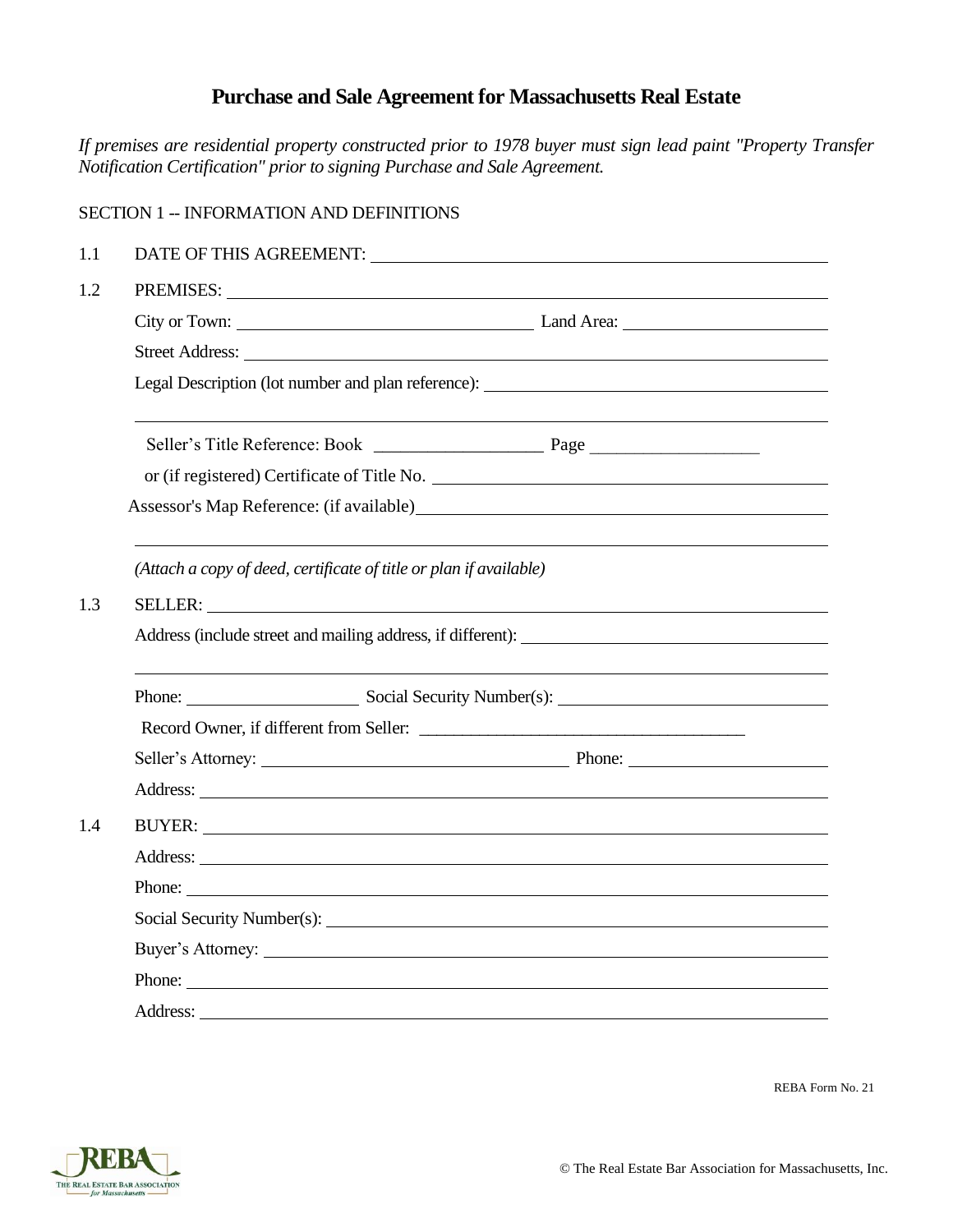## 1.5 PURCHASE PRICE: \$

| Paid as follows: Deposit paid this date: (to be held by Escrow Agent) |  |
|-----------------------------------------------------------------------|--|
| Additional deposit, if any, to be paid on                             |  |
| Balance of Purchase Price due on Closing Date                         |  |

*NOTE: If any of the Balance is to be paid by a private note from Buyer to Seller, state that amount here and attach details of such note and the related mortgage: \$*

| 1.6 | ESCROW AGENT: New York CONTENTS AND THE CONTENTS OF THE CONTENTS OF THE CONTENTS OF THE CONTENTS OF THE CONTENTS OF THE CONTENTS OF THE CONTENTS OF THE CONTENTS OF THE CONTENTS OF THE CONTENTS OF THE CONTENTS OF THE CONTEN |       |  |  |
|-----|--------------------------------------------------------------------------------------------------------------------------------------------------------------------------------------------------------------------------------|-------|--|--|
|     |                                                                                                                                                                                                                                |       |  |  |
|     | Deposits to be held in: (check one)                                                                                                                                                                                            |       |  |  |
|     | ( ) non-interest bearing account                                                                                                                                                                                               |       |  |  |
|     | ( ) insured interest bearing bank account                                                                                                                                                                                      |       |  |  |
|     | ( ) other interest bearing account                                                                                                                                                                                             |       |  |  |
| 1.7 |                                                                                                                                                                                                                                |       |  |  |
|     |                                                                                                                                                                                                                                | TIME: |  |  |
|     |                                                                                                                                                                                                                                |       |  |  |
|     |                                                                                                                                                                                                                                |       |  |  |
|     |                                                                                                                                                                                                                                |       |  |  |

or office of the attorney for Buyer or Buyer's lender if Buyer gives Seller fıve (5) days notice of such change in location.

1.8 INCLUDED ITEMS: the following items are included in the sale of the Premises in addition to those generally listed below in Paragraph 2.2 of this Agreement:

1.9 EXCLUDED ITEMS: The following items are excluded from the sale and will be removed by Seller prior to the Time of Closing: \_\_\_\_\_\_\_\_\_\_\_\_\_\_\_\_\_\_\_\_\_\_\_\_\_\_\_\_\_\_\_\_\_\_\_\_\_\_\_\_\_\_\_

1.10 TITLE: The Seller's deed will be a quitclaim deed unless otherwise specifıed here:

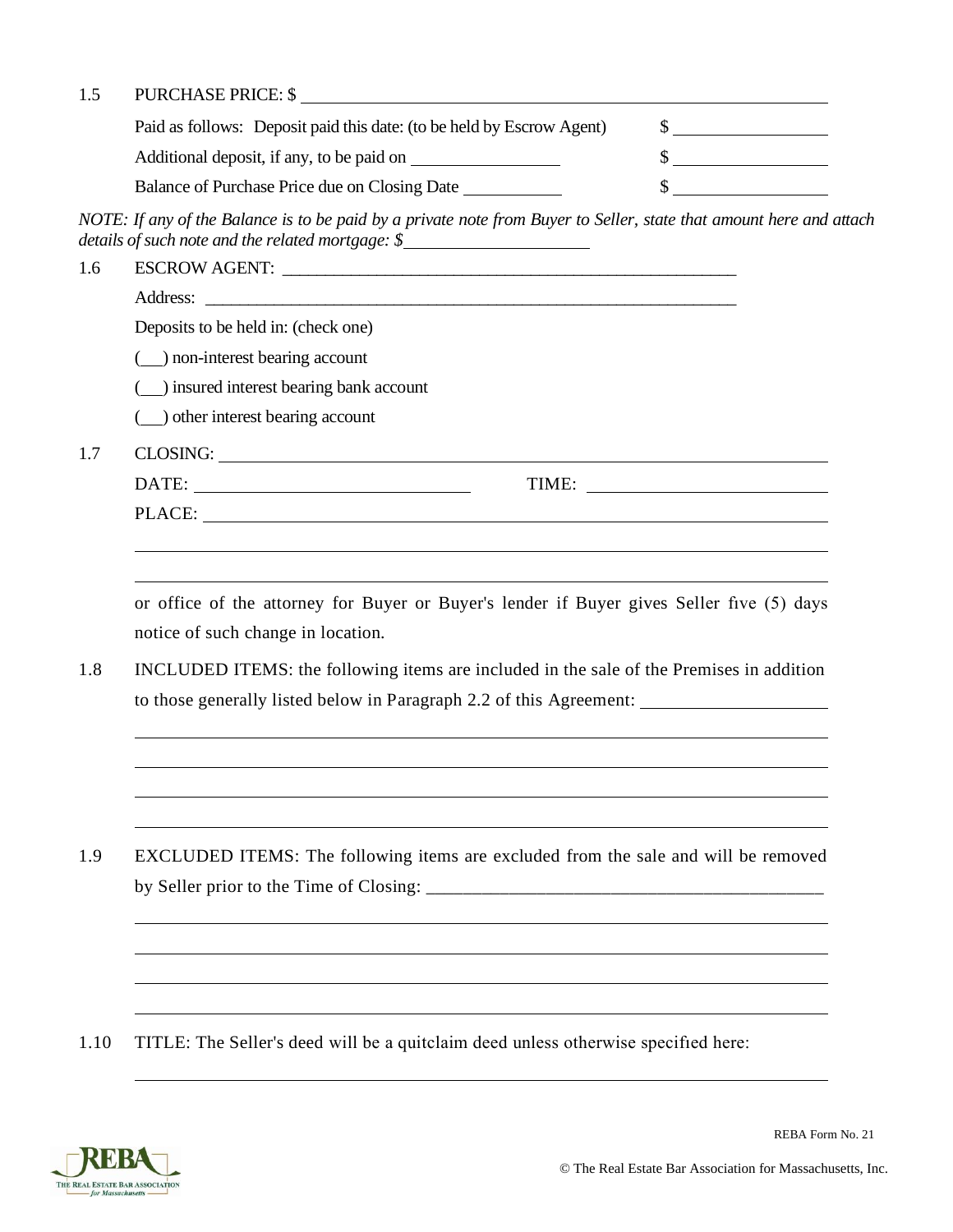1.11 OTHER MATTERS: In addition to the matters set forth in Paragraph 2.4 of this Agreement, the Premises shall be conveyed subject to the following matters (include here subdivision restrictions, rights of way over the Premises, etc. agreed to by Buyer):

|      | $(1.11 \text{ continued})$                                                                                                                                |  |  |
|------|-----------------------------------------------------------------------------------------------------------------------------------------------------------|--|--|
|      |                                                                                                                                                           |  |  |
|      |                                                                                                                                                           |  |  |
| 1.12 | SELLER'S FIRE AND EXTENDED COVERAGE INSURANCE : \$                                                                                                        |  |  |
| 1.13 | ITEMS TO BE APPORTIONED AS OF DATE OF CLOSING:                                                                                                            |  |  |
|      | Current real estate taxes<br>Fuel value<br>Water rates<br>Sewer use charges<br>Collected rents<br>Uncollected rents if and when collected by either party |  |  |
| 1.14 | BUYER'S MORTGAGE CONTINGENCY: (as described in Paragraph 2.23 of this Agreement):                                                                         |  |  |
|      |                                                                                                                                                           |  |  |
|      |                                                                                                                                                           |  |  |
| 1.15 | BUYER' S HOME INSPECTION CONTINGENCY DATE: (as described in Paragraph 2.24                                                                                |  |  |
| 1.16 |                                                                                                                                                           |  |  |
|      | Commission Due: \$                                                                                                                                        |  |  |
|      | Address:                                                                                                                                                  |  |  |
|      |                                                                                                                                                           |  |  |
|      | CO-BROKER (If any):                                                                                                                                       |  |  |
|      | Commission Due: \$                                                                                                                                        |  |  |
|      |                                                                                                                                                           |  |  |
|      | Phone:                                                                                                                                                    |  |  |

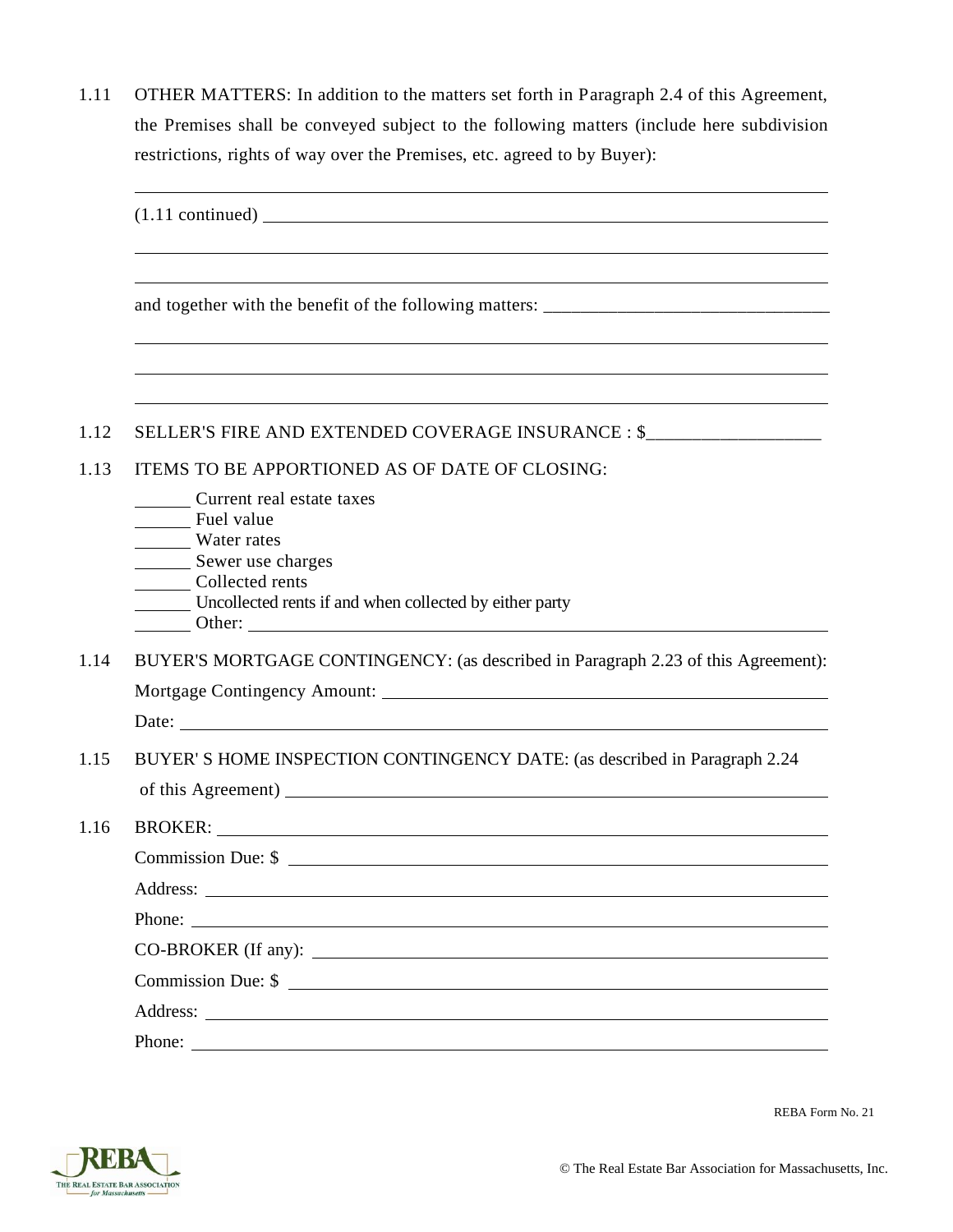# 1.17 WARRANTIES

The following representations and warranties are made by Seller as of the Date of this Agreement and also as of the time of the delivery of the deed (modify as appropriate)

- a. Seller owns the personal property described in Paragraphs 1.8 and 2.2 free of any lien or encumbrance;
- b. To the best of Seller's knowledge and belief there is not now and has never been in the Premises any urea formaldehyde foam insulation (UFFI), or asbestos, or lead paint or unsafe concentrations of radon gas or underground storage tanks, but Seller has not tested for UFFI, asbestos, lead paint or radon gas;
- c. All appliances being transferred and the electrical, heating, hot water and air conditioning systems located on the Premises are in satisfactory operating condition;
- d. The septic system serving the Premises is in good working order and is located entirely within the Premises and no portion of any septic system serving any other property is located within the Premises;
- e. The well serving the Premises is in good working order and is located entirely within the Premises; and
- f. Any building on the Premises is situated entirely within the boundaries thereof.
- g. Other (including representations by Broker):

#### UNLESS OTHERWISE NOTED, THE FOLLOWING PROVISIONS SHALL APPLY:

#### SECTION 2 -- GENERAL PROVISIONS

2.1 Seller agrees to sell and Buyer agrees to buy the Premises upon the terms hereinafter set forth.

2.2 Included in the premises to be sold, unless excluded by Paragraph 1.9, are {the buildings, structures and improvements now thereon, the fixtures and attached personal property used in connection therewith including, if any, chandeliers, electric and other lighting fixtures, stair carpets and wall to wall carpeting, Venetian blinds, window shades, curtain rods, screens, screen doors, storm windows and doors, awnings, shutters, furnaces, heaters, heating equipment, stoves, ranges, oil and gas burners, hot water heaters, plumbing and bathroom fixtures, mantelpieces, outside television antennae, satellite dishes, fences, gates, trees, shrubs, plants, ventilators, garbage disposers, dishwashers, washing machines, dryers, burglar and fire alarm systems, and if built in, cabinets, shelving, bookcases and air conditioning equipment.}

Seller shall at the closing deliver to Buyer all existing keys to the premises, garage door openers and all security codes.

2.3 The deed and other documents required by this Agreement are to be delivered and the balance of the Purchase Price paid at the Date and Time of Closing and at the Place of Closing. Unless the Closing takes place at the appropriate Registry of Deeds, all documents and funds are to be delivered in escrow subject to prompt rundown of title and recording, which term shall include registration in the case of registered land. Unless otherwise agreed, Seller's attorney may disburse the funds if no report has been received by 5:00 p.m. of the next business day following the date of the delivery of the deed that the documents have not been recorded, due to some problem beyond the recording attorney's control.

2.4 The Premises shall be conveyed on the Date and Time of Closing at the Place of Closing by a good and sufficient deed (accompanied by a Certificate of Title if this is registered) running to Buyer (or Buyer's Nominee) conveying a good an clear record and marketable title thereto free from all encumbrances except those listed in Paragraph 1.11 and the following:

- a. Real Estate Taxes assessed or to be assessed on the Premises to the extent that such taxes then are not yet due and payable.
- b. Betterment assessments, if any, which are not a recorded lien on the Premises as of the Date of this Agreement.
- c. Federal, state and local laws, ordinances, by-laws and rules regulating the use of land, particularly environmental, building, zoning, health, rent control and condominium conversion laws, if any, applicable as of the Date of this Agreement, provided that at the Date and Time of closing the Premises may be used as of right for single family residential use;
- d. Existing rights, if any, in party or partition walls; and
- e. Utility easements in the adjoining ways.

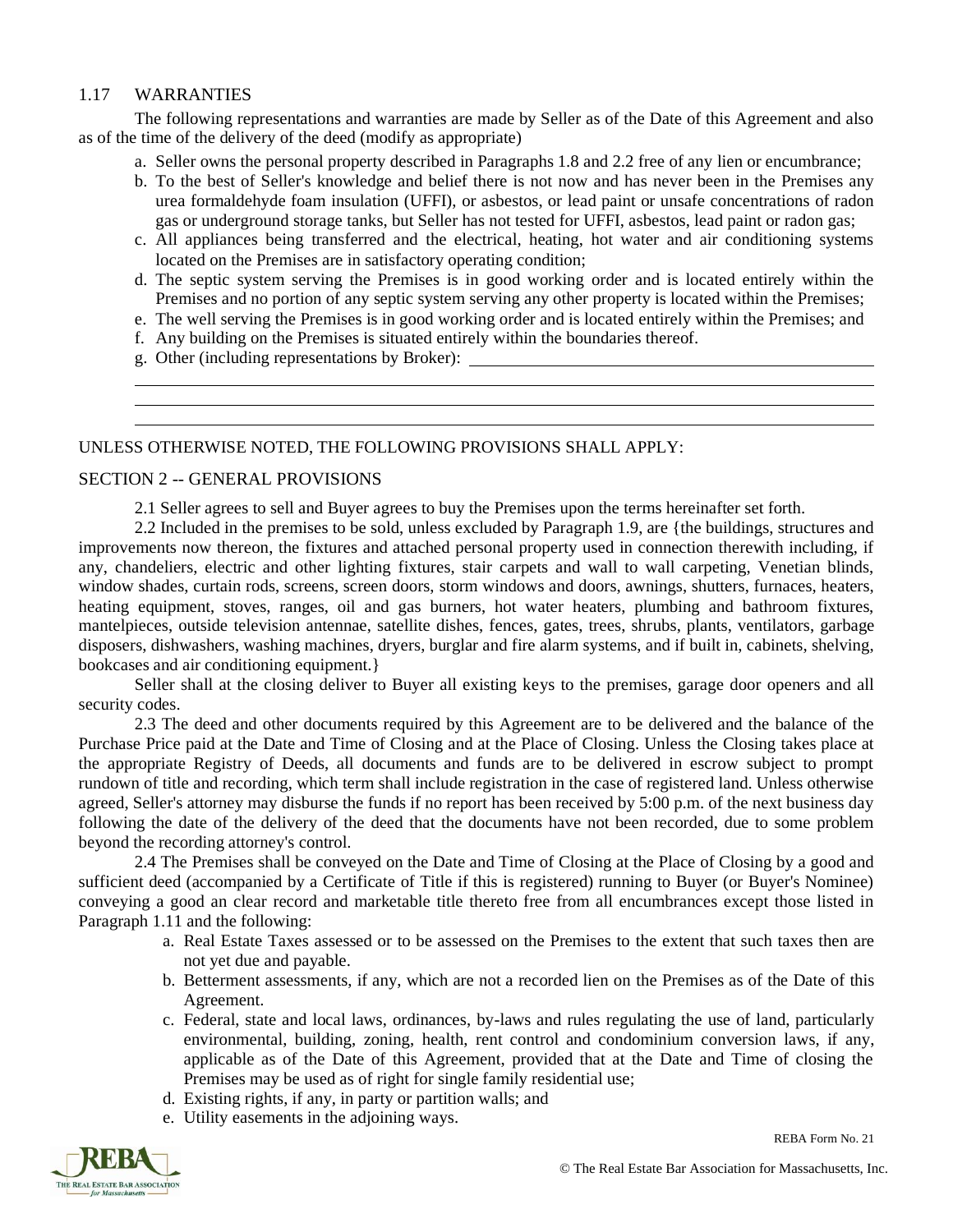2.5 Buyer may require the conveyance to be made to another person, persons or entity ("Nominee"), upon notification in writing delivered to Seller at least five days prior to the Date of Closing.

2.6 Simultaneously with the delivery of the deed, Seller shall execute and deliver:

- a. Smoke Detector Certificate of Compliance;
- b. Affidavits and indemnities with respect to parties in possession and mechanic's liens to induce Buyer's title insurance company to issue lender's and owner's policies of title insurance without exception for those matters;
- c. A bill of sale for all personal property included as part of the sale, if requested by the Buyer.
- d. In the case of new construction a Certificate of Occupancy and an assignment of any and all builder's, seller's or manufacturer's warranties on the Premises or on any appliances or other property included in the sale.
- e. FNMA Vendor's affidavit FNMA 1009;
- f. An affidavit, satisfying the requirements of Section 1445 of the Internal Revenue Code and regulations issued thereunder, which states, under penalty of perjury, the Seller's United States taxpayer identification number, that the Seller is not a foreign person, and the Seller's address (the "1445 Affidavit");
- g. Internal Revenue Service Form W-8 of Form W-9, as applicable, with Seller's tax identification number, and an affidavit furnishing the information required for the filing of Form 1099S with the Internal Revenue Services and stating Seller is not subject to back-up withholding;
- h. Any plan not previously recorded, referred to in the deed, such plan to be recordable.

2.7 THE BALANCE OF THE PURCHASE PRICE SHALL BE PAID BY BUYER UPON DELIVERY OF THE DEED BY A CERTIFIED CHECK, TREASURER'S CHECK, CASHIER'S CHECK (IN EACH CASE DRAWN ON A MASSACHUSETTS BANK OR CREDIT UNION) OR BY FEDERAL FUNDS WIRE TRANSFER. IT IS BUYER'S OBLIGATION TO INSURE THAT BUYER'S LENDER FURNISHES FUNDS IN COMPLIANCE WITH THIS PARAGRAPH.

2.8 The deposits (which term shall include all interest earned, if any) made hereunder shall be held in escrow, subject to the terms of this Agreement and shall be duly accounted for at the time for performance of this Agreement. The deposits may not be released from escrow without the assent of both Buyer and Seller. The recording of the deed to the Premises shall constitute such assent. In the event of any disagreement the Escrow Agent may retain the deposits pending written instructions by both the Seller and Buyer, or by a court of competent jurisdiction. So long as Escrow Agent served in good faith, Buyer and Seller each agree to hold harmless Escrow Agent from damages, losses or expenses, arising out of this Agreement or any action or failure to act, including reasonable attorney's fees, related thereto.

Buyer and Seller acknowledge that the Escrow Agent may be counsel to one of the parties and agree that Escrow Agent may continue to act as such counsel notwithstanding any dispute or litigation arising with respect to the deposits or Escrow Agent's duties.

If interest is to be earned on the deposits: Escrow Agent shall not be obliged to deposit the deposits in any interest-bearing account until receipt from the Buyer of an IRS Form W-8 or W-9 setting for the Buyer's taxpayer identification number. Interest on the deposits shall be reported for income tax purposes in all events as being for the account of Buyer, and shall be paid to Buyer in all events, including those events in which the deposits are paid to Seller pursuant to this Agreement.

2.9 If the real estate tax rate is not set at the Time of closing, the apportionment of real estate taxes shall be made on the basis of the tax assessed for the most recent preceding year, with a readjustment at the request of either party, when the amount of the current year's tax is set. If the amount of the tax is reduced by abatement, the rebate, less the reasonable cost of obtaining it, shall be apportioned between the parties.

2.10 Full possession of the Premises free of all tenants and occupants shall be delivered at the Date and Time of Closing. The Premises then shall (a) not be in violation of any of the matters in Paragraph 2.4c or of the provisions of any matter or instrument referred to in Paragraph 1.11; (b) be free of encroachments burdening the Premises and of improvements which encroach on adjoining property, including buildings, septic system, well and driveway; and, (c) have sufficient legal access to a public way. From the Date of Agreement to the Closing, Seller shall maintain Seller's Fire and Extended Coverage Insurance and shall do all work to the Premises as is normally undertaken by an owner but shall not be required to repair damage caused by reasonable use or wear.

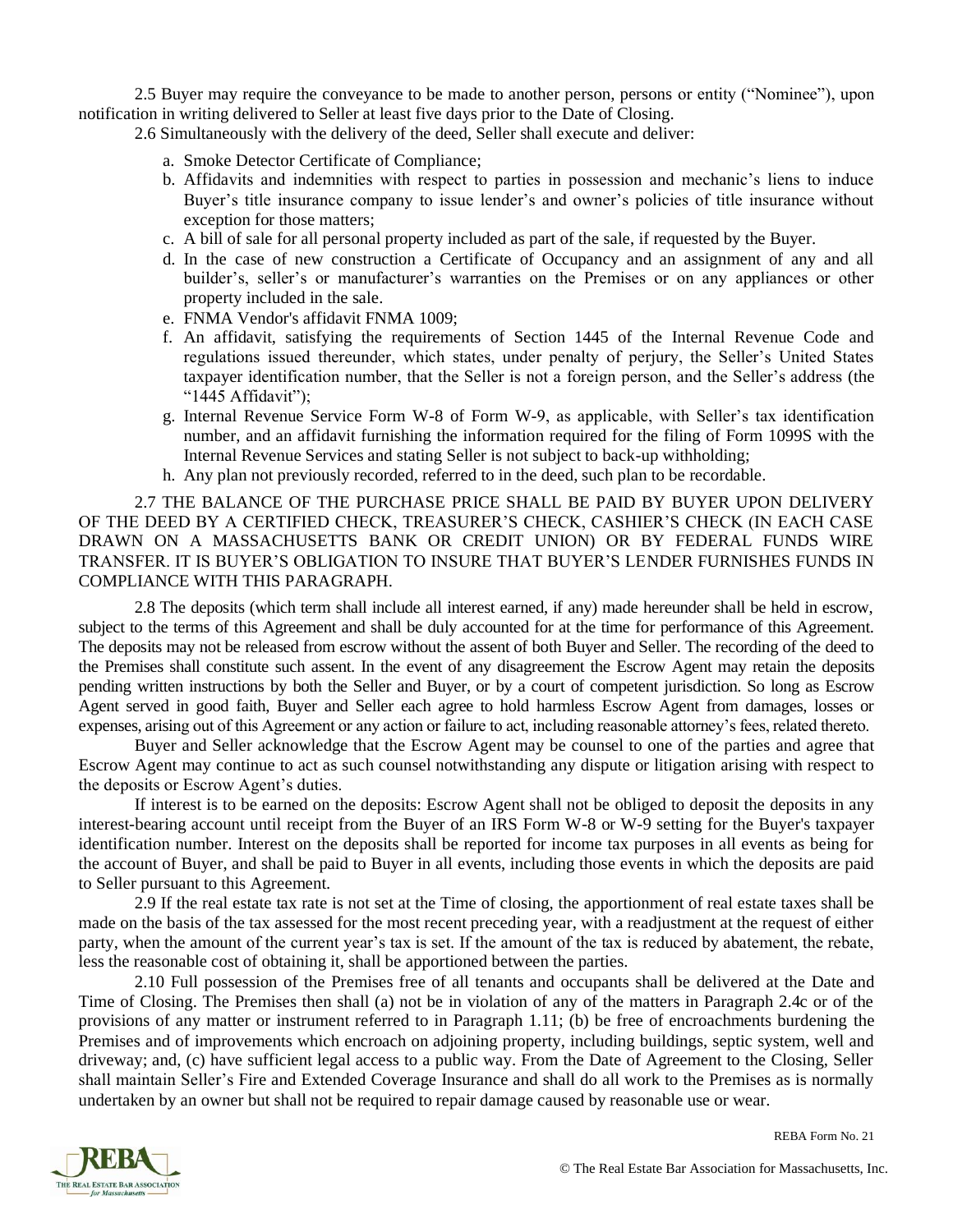At the Date and Time of Closing, the Premises shall be in the same condition as they now are (reasonable use or wear excepted) and broom clean and free of trash, debris and personal property not included in the sale.

2.11 Seller may, if Seller so desires, at the Closing, use all or part of the Purchase Price to clear the title of any encumbrances or interests provided at all instruments necessary for this purpose are recorded by and at the expense of Seller simultaneously with the deed or at such later time as shall be reasonably acceptable to Buyer, and provided further, with respect to discharges of mortgages from insurance companies, banks and credit unions, such discharges may be recorded within a reasonable time after the recording of the deed.

2.12 If Seller is unable to convey title or deliver possession of the Premises as required hereunder or the Premises do not comply with the requirements of Paragraph 2.10, upon notice by either party, prior to the Date of Closing, this Agreement shall be automatically extended for 30 days (or if Buyer's mortgage commitment sooner expires, to a date one business day before the expiration of such commitment). Seller shall remove all mortgages, attachments and other encumbrances incurred or assumed by Seller which secure the payment of money, provided the total amount thereof does not exceed the Purchase Price, and Seller shall use reasonable efforts to remove other defects in title, or to deliver possession as provided herein, or to make the Premises conform to the provisions hereof.

At the end of the extended period, if all such defects have not been removed, or the Seller is unable to deliver possession, or the Premises do not conform with the requirements of this Agreement, Buyer may elect to terminate this Agreement and to receive back all deposits, upon receipt of which all obligations of the parties hereto shall cease.

At the original or extended time for performance, Buyer may elect to proceed with the Closing upon payment of the full Purchase Price reduced by an amount sufficient to remove all mortgages, attachments and other encumbrances which secure the payment of money which have not been removed by Seller but otherwise without deduction. In the event that the reason the Premises do not conform is damage to the Premises caused by fire or other casualty insured against, and Seller has not restored the Premises to their former condition and Buyer elects to proceed, Seller shall assign all insurance proceeds to Buyer and the Purchase Price shall be reduced by:

- a. the net amount of any insurance proceeds which a mortgagee has applied to the mortgage debt,
- b. less any amounts reasonably expended by Seller for partial renovation.
- c. the amount of any insurance proceeds received by Seller; and
- d. any deductible amount under Seller's insurance policy.

2.13 All offers and agreements made prior to this Agreement are hereby discharged and all further obligations of the parties are contained only in this Agreement. The acceptance of a deed by Buyer (or Buyer's Nominee) shall be a full performance and shall discharge every agreement and obligation herein except any agreements which by their terms are to be performed after the Closing. All representations and warranties herein shall survive the delivery of the deed. Buyer has not relied upon the representations or warranties of either Seller or Broker except as specifically set forth in Paragraph 1.17.

2.14 If Buyer shall fail to fulfill Buyer's part of this Agreement, all deposits made hereunder shall be forfeited and become the property of Seller as liquidated damages, which shall constitute Seller's sole remedy at law or in equity for Buyer's default under this Agreement. Both parties specifically consent to the deposits as the acceptable measure of Seller's damages regardless of the amount of any subsequent sales price which Seller may receive for the Premises.

2.15 Buyer's designating a Nominee to take title to the Premises shall not relieve Buyer of any obligation hereunder. Any note, mortgage or other document to be delivered from Buyer to Seller shall be executed by and be the personal obligation of Buyer, or be unconditionally guaranteed by Buyer, unless otherwise specified herein.

2.16 It is agreed by all the parties hereto that the Broker's Commission is to be paid to the Broker by Seller and that such payment shall be made only after title has passed the Seller has received the full Purchase Price hereunder, and not otherwise.

2.17 Buyer warrants and represents that Buyer has dealt with no other broker or agent with respect to this transaction or these Premises other than the Broker and agrees to indemnify and hold Seller harmless from all claims for brokerage or commission on account of this sale by any person, other than the broker, provided:

- a. Seller gives Buyer prompt notice of the claim;
- b. Buyer is afforded an opportunity to defend against the claim;
- c. The claimant produces evidence that claimant dealt with Buyer with respect to the Premises; and,

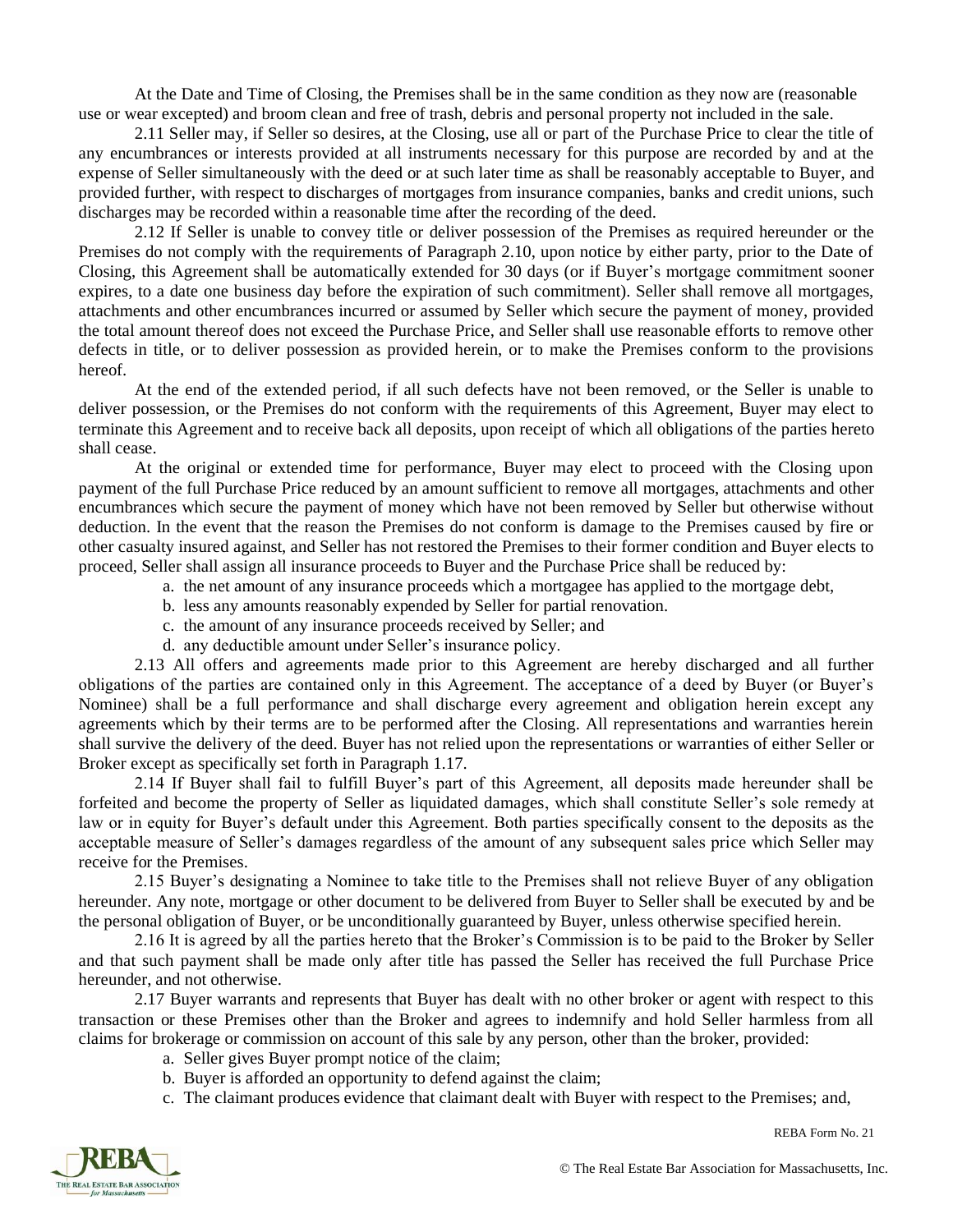d. The claimant obtains a judgment against Seller for a brokerage commission. Seller agrees to indemnify and hold Buyer harmless from all claims for brokerage or commission on account of this transaction or these Premises by any person, including the Broker, provided Buyer has not dealt with any other broker or agent with respect to this transaction.

2.18 If a party hereto is a corporation, no shareholder, or if a party hereto is a trust, no trustee or beneficiary of the trust, shall be personally liable for any obligation, express or implied, hereunder. If Seller or Buyer discloses in this Agreement that either of them is acting in a representative or fiduciary capacity, only the principal or estate represented shall be bound. If more than one person is named herein as Buyer or Seller their obligations hereunder are joint and several.

2.19 TIME IS OF THE ESSENCE OF ALL PROVISIONS OF THIS AGREEMENT.

2.20 This Agreement is to be construed as a Massachusetts contract.

2.21 Any matter or practice arising under or relating to this Agreement which is the subject of a Title Standard or a Practice Standard of the Massachusetts Conveyancers Association shall be governed by said Standard to the extent applicable.

2.22 Except as provided in Paragraphs 2.23 and 2.24 all notices required or permitted to be given hereunder shall be in writing and delivered in hand, or sent by Federal Express or other recognized overnight delivery service, or mailed postage prepaid, by registered or certified mail, addressed to Buyer or Seller at the appropriate address as specified in Paragraphs 1.3 and 1.4 or to such other address as shall be designated by written notice given to the other party. Any such notice shall be deemed given when so delivered in hand or, if sent by Federal Express or other recognized overnight delivery service, on the next business day after deposit with said delivery service, or, if so mailed, five (5) business days after deposit with the U.S. Postal Service.

2.23 (This Paragraph is applicable only if the Buyer's Mortgage Contingency Amount and Date have been specified in Paragraph 1.14.)

The Buyer's obligations under this Agreement are contingent upon Buyer's receipt prior to 5:00 p.m. on the Mortgage Contingency Date of a written commitment letter at prevailing rates and terms (at the time of issuance of such letter) from a conventional mortgage lender for a mortgage loan equal to the Mortgage Contingency Amount to be used by Buyer in purchasing the Premises. Should the Buyer be unable to obtain such a commitment letter despite diligent efforts, Buyer may cancel this Agreement by written notice received by the Seller no later than 5:00 p.m. on the day after Mortgage Contingency Date, whereupon all obligations of the parties under this Agreement shall cease and Buyer's deposits shall be promptly returned in full. Buyer's failure to give such notice shall be a waiver of the Buyer's right to cancel under this Paragraph.}

2.24 (This Paragraph is applicable only if the Buyer's Home Inspection Contingency Date has been specified in Paragraph 1.15.)

The Buyer's obligations hereunder are contingent upon Buyer's receipt, prior to 5:00p.m. on the Home Inspection Contingency Date, of written home inspection reports on the Premises satisfactory to Buyer. Such reports may, at Buyer's option, include inspections for structural and mechanical matters, pests, including woodboring insects, lead paint, asbestos, UFFI, radon gas other hazardous substances, underground tanks, septic system and well water. Should the results of any such test be unsatisfactory to Buyer, Buyer may cancel this Agreement by written notice received by the Seller no later than 5:00 p.m. on the day after the Home Inspection Contingency Date, whereupon all obligations of the parties shall cease and Buyer's deposits shall be promptly returned in full. Buyer's failure to give such notice shall be a waiver of Buyer's right to cancel under this Paragraph.

2.25 The Riders listed below and attached to this Agreement are incorporated herein by reference: